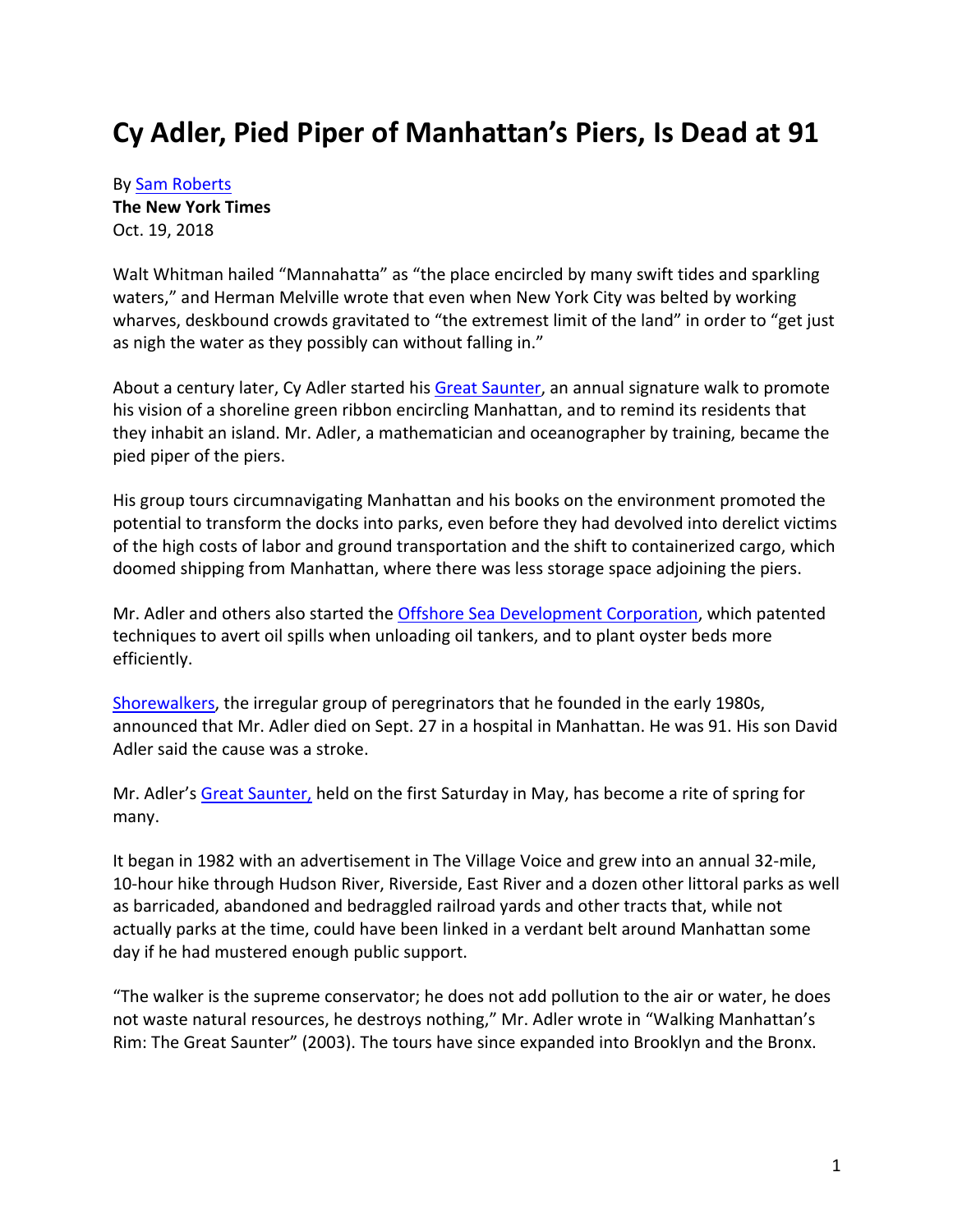"Cy's greatest legacy will be as an inspiration to civic engagement," David Hogarty, the organization's president, said in an email. "Cy was a great illustration of what it means to be undaunted.

"If he saw an issue like inaccessible waterfronts," Mr. Hogarty continued, "Cy would just tackle it directly by literally getting boots on the ground to recognize the issue and then organizing to address it. He was unstoppable, always in forward motion."

Cyrus Adler was born on Sept. 18, 1927, in Bensonhurst, Brooklyn, near Gravesend Bay, to immigrants from Romania, Harry and Sarah (Iolis) Adler. His father was a book salesman.

After serving in the Army as a military police officer from 1944 to 1946, he graduated from Brooklyn College with a bachelor of science degree and earned master's degrees in oceanography and applied mathematics from New York University.

In 1952, while living on the Lower East Side as an N.Y.U. student, he grew restless for the sea and joined the crew of a Norwegian freighter bound for Manila. Returning to California on an American ship, he worked in the engine room.

His marriage to Patricia Murphy ended in divorce. In addition to their son David, he is survived by another son, Peter Anastasio; five grandchildren; and a brother, Leonard.

Mr. Adler taught physics and math for the City University of New York at its City College and Borough of Manhattan Community College campuses and at the State University of New York Maritime College, the New School, Long Island University and the Merchant Marine Academy. He also taught in the New York City public school system.

He addressed the risks that developing technology posed for the biosphere in another book, "Ecological Fantasies: Death From Falling Watermelons" (1973).

"In the world of the next 200 years, governments will have to work together to manage social institutions and natural resources," he wrote in a 1973 Op-Ed article in The New York Times. "And those few persons given to thought will continue thinking, while the vast majority of mankind will continue to live intuitively — as has always been the case."

Mr. Adler, whose Upper West Side apartment overlooked the Hudson River, retired as the president of Shorewalkers last year.

In 2006, he told Gothamist that his favorite shore walks were Inwood and Highbridge Parks in Upper Manhattan, that Inwood Hill Park was his favorite hideaway, and that someday he hoped the underappreciated waterfront would be transformed into a Harlem River park and a 330 mile Hudson River Trail to the river's source, at Lake Tear of the Clouds in the Adirondacks.